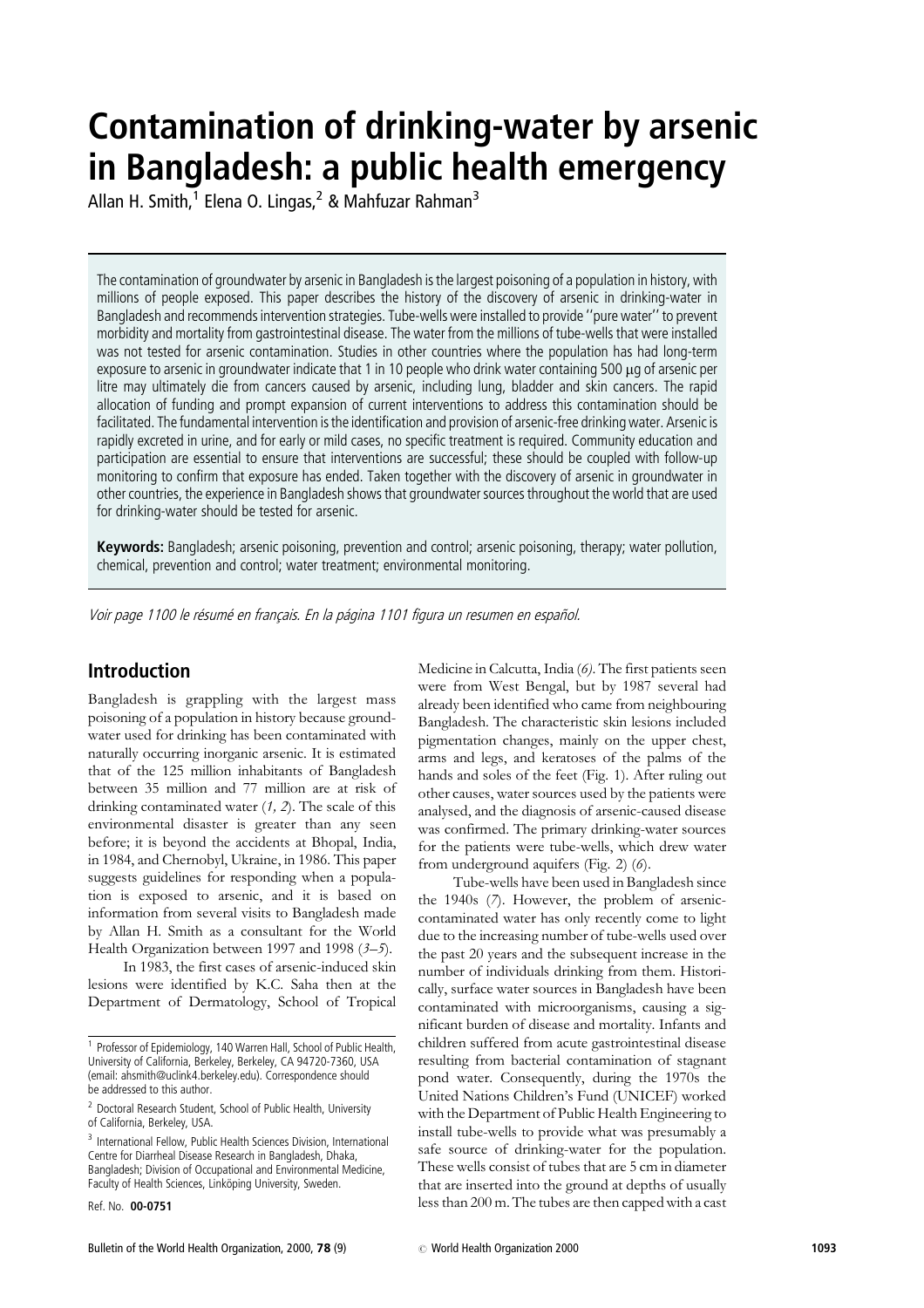Fig. 1. Skin lesions due to arsenic poisoning



Table 1. Percentage of groundwaters surveyed in 1998 by the British Geological Survey with arsenic levels over 50  $\mu$ g/l

| <b>District</b>     | $%$ of<br>groundwaters<br>surveyed | <b>District</b> | $%$ of<br>groundwaters<br>surveyed |
|---------------------|------------------------------------|-----------------|------------------------------------|
| Bagerhat            | 66                                 | Madaripur       | 93                                 |
| <b>Barisal</b>      | 63                                 | Magura          | 19                                 |
| <b>Brahmanbaria</b> | 38                                 | Manikganj       | 15                                 |
| Chandpur            | 96                                 | Meherpur        | 60                                 |
| Chittagong          | 20                                 | Moulvibazar     | 12                                 |
| Chuadanga           | 44                                 | Munshiganj      | 83                                 |
| Comilla             | 65                                 | Narail          | 43                                 |
| Cox's Bazar         | 3                                  | Narayanganj     | 24                                 |
| Dhaka               | 37                                 | Nawabganj       | 4                                  |
| Faridpur            | 66                                 | Noakhali        | 75                                 |
| Feni                | 39                                 | Pabna           | 17                                 |
| Gopalganj           | 94                                 | Pirojpur        | 24                                 |
| Jessore             | 51                                 | Rajbari         | 24                                 |
| Jhalakati           | 14                                 | Rajshashi       | 6                                  |
| Jhenaidah           | 26                                 | Satkhira        | 73                                 |
| Khulna              | 32                                 | Shariatpur      | 80                                 |
| Kushtia             | 28                                 | Sylhet          | 19                                 |
| Lakshmipur          | 68                                 |                 |                                    |

iron or steel hand pump. At the time the wells were installed, arsenic was not recognized as a problem in water supplies, and therefore standard water testing procedures did not include tests for arsenic (7).

During the 1980s, UNICEF's support for installing tube-wells decreased because the private sector was able to supply and install millions more of them (7). By 1997, UNICEF indicated in its country

report for Bangladesh that it had surpassed its goal of providing 80% of the population by 2000 with access to ''safe'' drinking-water in the form of tube-wells, ring-wells and taps (8). Presently, three out of four tube-wells in Bangladesh are privately owned (7).

# Extent of exposure in the population

In Bangladesh, arsenic contamination of water in tube-wells was confirmed in 1993 in the Nawabganj district  $(1)$ . Further testing was done in the following years; this included investigations by the Department of Occupational and Environmental Health of the National Institute of Preventive and Social Medicine. Results from various laboratories were collated in a WHO country situation report in 1996 (9). The institutions that provided results included the Jadavpur University in Calcutta, India, the Bangladesh Atomic Energy Commission, the Department of Public Health Engineering's laboratories in the Khulna and Rajshahi districts, and the National Institute of Preventive and Social Medicine in Dhaka. Altogether, 400 measurements were presented in the report, although contamination in some wells was measured by more than one laboratory. In about half of the measurements concentrations were above 50  $\mu$ g/l (9), which is clearly in excess of the maximum level recommended by WHO of  $10 \mu g/l$ (10) and greater than the maximum level of 50  $\mu$ g/l permitted in Bangladesh (7).

To raise awareness of the seriousness of the arsenic problem in West Bengal and to draw attention to the need for studies in Bangladesh, a conference was convened in 1995 by D. Chakraborti and the School of Environmental Studies of Jadavpur University in Calcutta (11). In the years after the conference, the extent of the problem in Bangladesh has become clearer through additional surveys of the water and population, many of which were led by Chakraborti.

A study conducted in the Rajarampur village of the Nawabganj district, by the National Institute of Preventive and Social Medicine and the School of Environmental Studies, found that 29% of the 294 tube-wells tested had arsenic concentrations greater than 50  $\mu$ g/l (12). Between September 1996 and June 1997, a survey was jointly conducted by Dhaka Community Hospital and the School of Environmental Studies. An examination of 265 wells in Samta village in the Jessore district found that about 91% of the wells had arsenic concentrations higher than 50  $\mu$ g/l (13). In 1998, a British Geological Survey of 41 districts collected 2022 water samples — 35% were found to have arsenic concentrations above 50  $\mu$ g/l (Table 1) and 8.4% were above 300  $\mu$ g/l (14). Based on population density measured in 1998, this group estimated that the number of people exposed to arsenic concentrations above 50  $\mu$ g/l was about 21 million. This number would be approximately doubled if WHO's standard of  $10 \mu g/l$ were adopted. Further studies conducted by the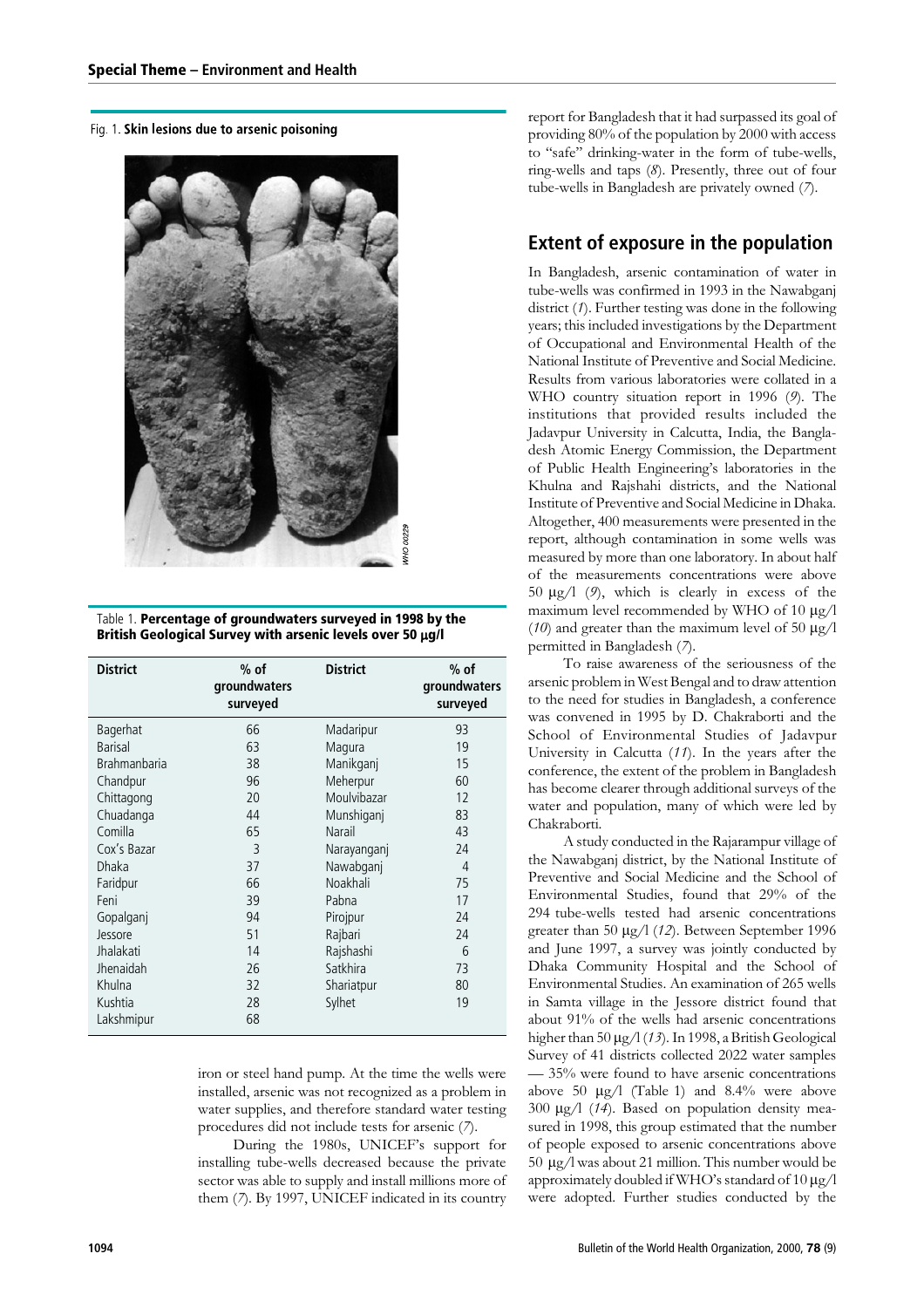School of Environmental Studies and the Dhaka Community Hospital found that 59% of the 7800 groundwater samples had arsenic concentrations greater than 50  $\mu$ g/l (15).

In 1997 a project designed to establish the extent of the problem in a sample population was authorized by the government of Bangladesh. Two hundred villages that had already been identified as having arsenic-contaminated tube-wells were surveyed by the Rapid Action Programme. These villages had a combined population of 469 424. About 62% of the 32 651 tube-wells sampled had concentrations greater than 100  $\mu$ g/l (16).

Surveys of the effects on the population's health have occurred concurrently with the previous studies of groundwater contamination. From December 1996 to January 1997, a three-week survey was conducted by the Dhaka Community Hospital and the School of Environmental Studies. The survey team visited 18 affected districts. Of the 1630 adults and children examined, 57.5% of them had skin lesions due to arsenic poisoning (11). In another study, approximately one-third of the 7364 patients examined had skin lesions due to arsenic (17).

The population of the 42 affected districts was 76.9 million. These studies do not imply that the entire population is drinking contaminated water. A recent report from the World Bank has estimated that 20 million inhabitants of Bangladesh may be drinking arsenic-contaminated water (18).

In the 200 villages surveyed by the Rapid Action Programme, 1802 of 469 424 people were found to have arsenic-induced skin lesions. During the same period a more detailed study of four villages with arsenic-contaminated tube-wells was conducted, and 1481 adults were interviewed and examined (19) . Of these, 430 were found to have skin lesions.

The actual extent of the contamination and the number of people with skin diseases caused by arsenic might be many times higher than is currently estimated. For comparison, it has been estimated that in West Bengal the number of people exposed to arsenic is 1.5 million, and one estimate of the number of patients with arsenicosis exceeds 200 000 (20, 21). Since the estimate of those who may be drinking arsenic-contaminated water in Bangladesh is in the tens of millions, it is reasonable to expect that unless exposure ends the number of people with arsenicosis will eventually far exceed the number observed in West Bengal. Although all wells and all villagers have not been systematically tested and examined, this should not delay action. The evidence that has accumulated since 1997 has only confirmed that this is a public health threat of great magnitude (Box 1).

# Long-term health effects of exposure

The health effects of ingesting arsenic-contaminated drinking-water appear slowly (Box 2). For this reason, a more important issue than the number of patients who currently have arsenic-caused diseases is the

Fig. 2. Children near a tube-well disconnected due to contamination of water with arsenic



number who will develop these diseases in the future as a result of past and continuing exposure to arsenic. Large numbers of tube-wells were installed in Bangladesh approximately 5 to 20 years ago. If the population continues to drink arsenic-contaminated water, then a major increase in the number of cases of diseases caused by arsenic may be predicted.

## Skin lesions

The latency for arsenic-caused skin lesions (i.e., the time from first exposure to manifestation of disease), in particular keratoses, is typically about 10 years (22). In the 1997 consultancy, it was found that the youngest individuals with skin lesions caused by arsenic were about 10 years old. Other studies have shown that skin lesions also occur in children younger than 10 years  $(23)$ . It was also found that in adults, exposures commenced approximately 10 years before they stated the skin lesions began to appear. In some instances, the apparent latency for the appearance of skin lesions from the time of first exposure to contaminated water from the tube-well currently in use was much shorter, but as no measurements were available for water from previously used tube-wells, a short latency from first exposure could not be inferred. However, latency that is shorter or longer than 10 years may occur, and the rapidity of the appearance of skin lesions appears to be dose dependent (22). Further studies of the latency and patterns of occurrence of skin lesions are needed and these will require careful interviewing of participants about their current and past exposures.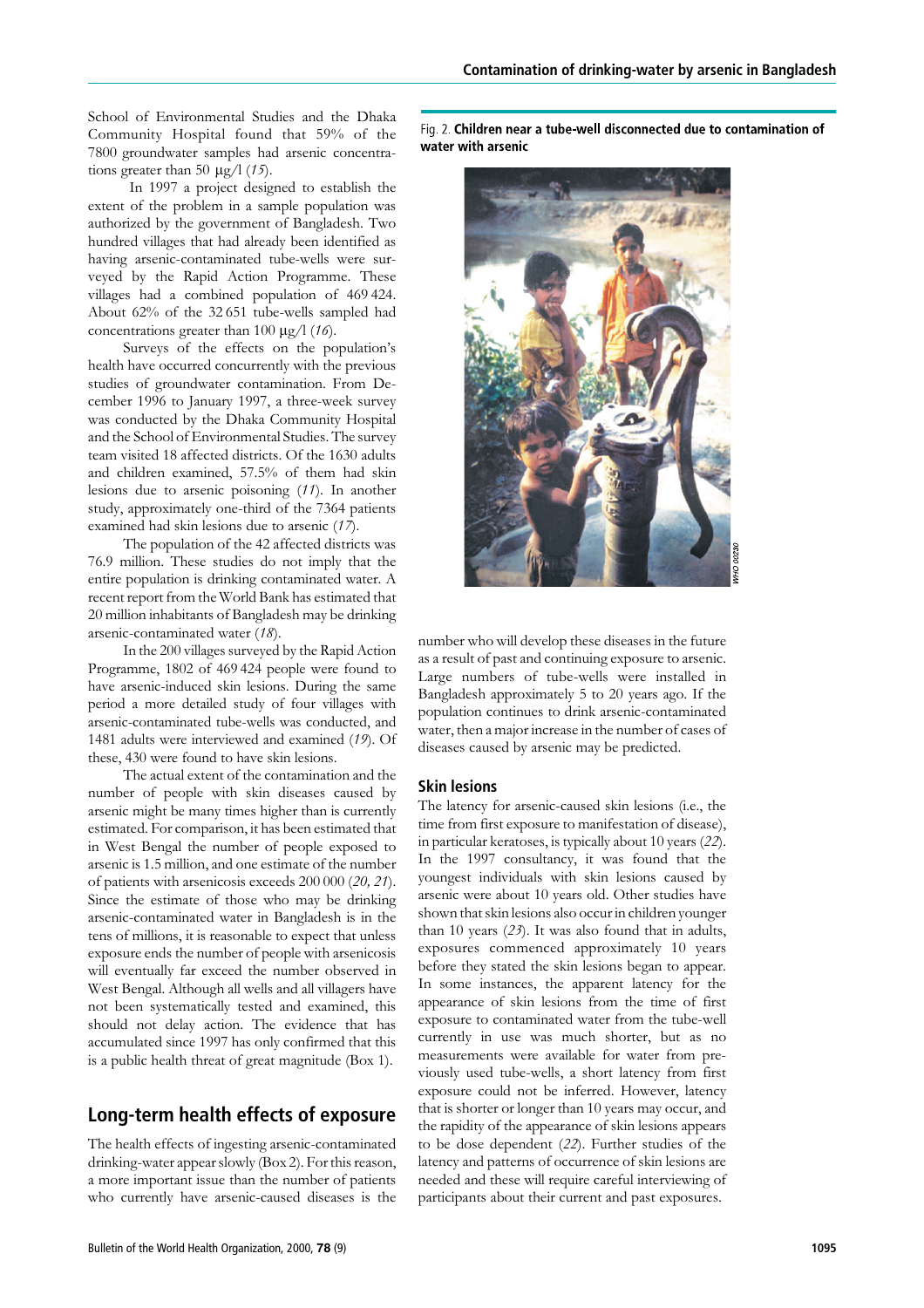|                   | Box 1. Magnitude of arsenic poisoning in |
|-------------------|------------------------------------------|
| <b>Bangladesh</b> |                                          |

| Population of Bangladesh:<br>Total population in regions where<br>some wells are known to be | 125 million                                      |
|----------------------------------------------------------------------------------------------|--------------------------------------------------|
| contaminated:                                                                                | 35-77 million                                    |
| Maximum concentration of arsenic<br>permitted in drinking-water accord-                      |                                                  |
| ing to WHO recommendations:                                                                  | $10 \mu q/l$                                     |
| Maximum concentration allowed                                                                |                                                  |
| in Bangladesh:                                                                               | 50 µg/l (similar to many<br>countries worldwide) |
| Number of tube-wells sampled by                                                              |                                                  |
| the British Geological Survey (1998):<br>- Proportion of wells with arsenic                  | 2022                                             |
| concentrations $>50 \mu q/l$ :                                                               | 35%                                              |
| - Proportion of wells with arsenic<br>concentrations $>300 \mu q/l$ :                        | 8.4%                                             |
|                                                                                              |                                                  |

Box 2. Long-term health effects of exposure to arsenic

Skin lesions Skin cancer Internal cancers Bladder Kidney Lung Neurological effects Hypertension and cardiovascular disease Pulmonary disease Peripheral vascular disease Diabetes mellitus

#### Cancer

Skin cancer. Small numbers of cases of skin cancer have started to appear. Since the typical latency is more than 20 years after the beginning of exposure, the fact that only a small number have been found provides little reassurance about the future incidence of skin cancer. A study of a large population in Taiwan found a clear dose-response relationship between arsenic concentrations in drinking-water and the prevalence of skin cancer (24). In this study, the average concentration of arsenic in water was about 500  $\mu$ g/l, and by age 60 more than 1 in 10 had developed skin cancer. The lifetime risk of developing skin cancer from the intake of  $1 \mu$ g  $\cdot$  kg body weight  $^{-1}$   $\cdot$  day  $^{-1}$  (roughly equivalent to 1 litre per day at concentrations of 50  $\mu$ g/l) of arsenic in water ranges from 1 per 1000 to 2 per 1000 (25). Though large numbers of skin cancers have been reported in Taiwan, the future burden of arsenic-caused skin cancer in Bangladesh is uncertain. Differences in susceptibility between the populations of Taiwan and Bangladesh may exist that only time and further study will identify. However, as yet there is no evidence to indicate that the long-term risks of skin cancer would be any lower in Bangladesh than in Taiwan.

Mortality from internal cancers. In other countries, the main causes of death associated with chronic ingestion of arsenic in drinking-water are

internal cancers; skin cancers are not usually fatal if treated appropriately. Dramatic increases in mortality from internal cancers have been reported in Taiwan  $(26-28)$  and Chile  $(29)$ . In Taiwan, populations exposed to high concentrations of arsenic in their drinking-water, containing an average of 800  $\mu$ g/l of arsenic, had estimates of their relative risk of bladder cancer in the order of 30–60 (27, 30). In Region II of northern Chile, 5–10% of all deaths occurring among those over the age of 30 were attributable to arseniccaused internal cancers, in particular bladder cancer and lung cancer (29). Average exposures were in the order of 500  $\mu$ g/l (0.5 mg/l) over 10–20 years; exposure decreased in subsequent years after remediation efforts were introduced (29). Long latency was apparent, and increases in mortality continued for 40 years after the highest exposures began (29). In Argentina, a mortality study in the arsenic-exposed region of Córdoba found increased risks of bladder and lung cancer among men and women from 1986 to 1991, although concentrations were lower (average  $178 \text{ µg/l}$ ) than in Taiwan and Chile (31, 32).

Using the current US Environmental Protection Agency standard of 50  $\mu$ g/l, it has been estimated that the lifetime risk of dying from cancer of the liver, lung, kidney or bladder while drinking 1 litre a day of water containing arsenic at this concentration could be as high as 13 per 1000 persons exposed (30). Using the same methods, the risk estimate for 500  $\mu$ g/l of arsenic in drinking-water would be 13 per 100 people (33). In its latest document on arsenic in drinking-water, the US National Research Council concluded that exposure to 50 mg/l could easily result in a combined cancer risk of 1 in 100 (34).

Although specific estimates of the current and future health effects of arsenic exposure are uncertain, in the case of Bangladesh it can be inferred that since there are many people who currently have skin lesions caused by ingesting arsenic, many more cases will occur if exposure continues; based on what is known about the relationship between ingestion and the development of internal cancers, it is reasonable to expect marked increases in mortality from internal cancers once sufficient latency has been reached. It is also reasonable to expect marked increases in the incidence of the other health effects listed in Box 2.

# Classifying arsenic in drinking-water as a public health emergency

Classifying contamination of groundwater by arsenic as a public health emergency would facilitate the rapid allocation of funding and the prompt expansion of interventions. Issues central to the argument in favour of an emergency response are listed in Box 3.

Arsenic exposure may be mitigated in a relatively straightforward manner. However, in Bangladesh the situation is complicated by the weak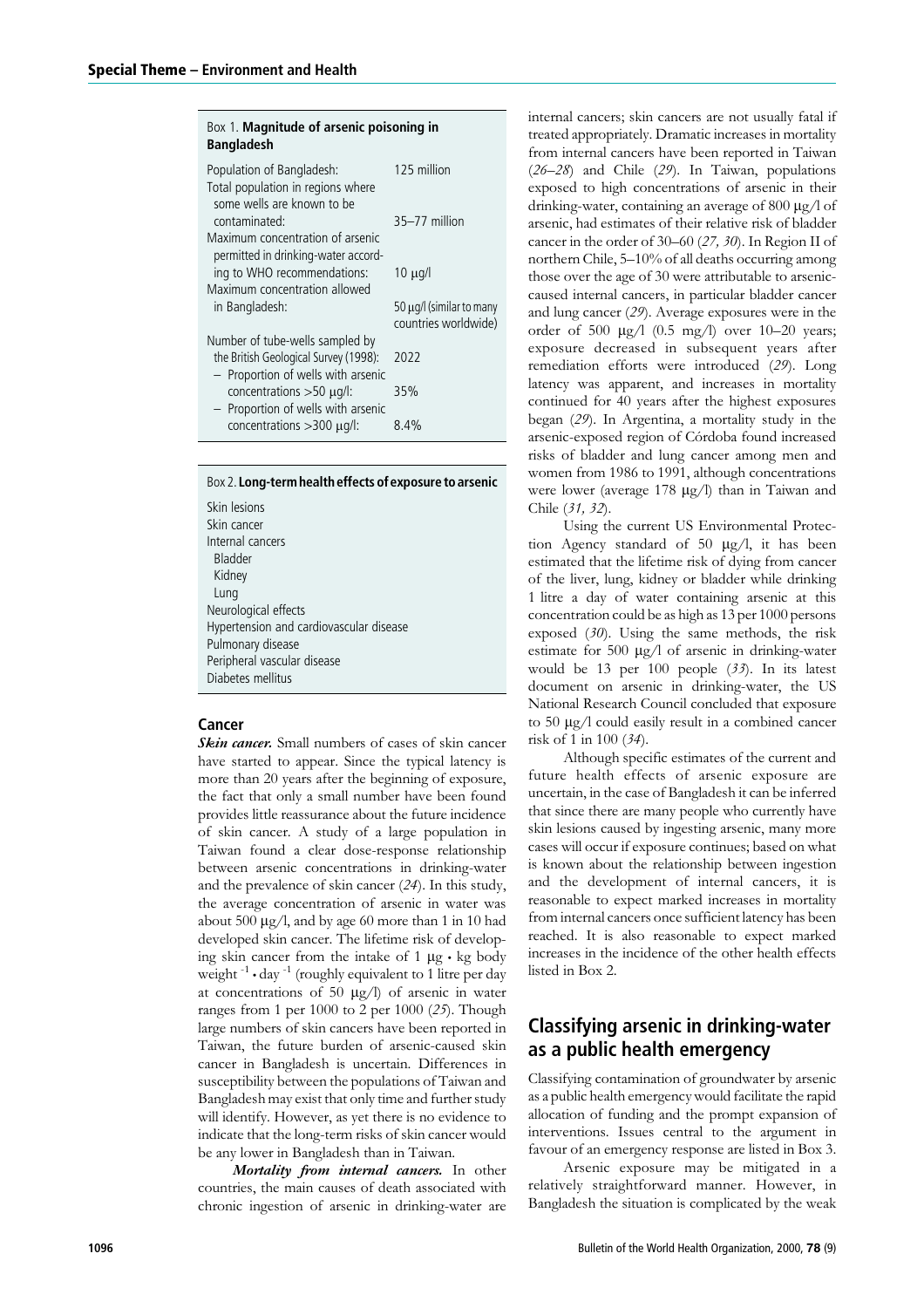#### Box 3. Arsenic-contaminated drinking-water: a public health emergency

- . Arsenic exposure in Bangladesh is widespread and involves thousands of wells
- . Estimates indicate that at least 100 000 cases of skin lesions caused by arsenic have occurred and there may be many more
- . If exposure continues, skin lesions will continue to occur
- . Skin lesions are unpleasant and may be debilitating
- . Skin lesions are occurring in children aged 10 years and younger
- . Large numbers of cancers are predicted to occur in the future, including fatal internal cancers
- . The cause is known: each day of continued exposure increases the risk of morbidity and death
- $\bullet$  Sustained drinking of water containing 500  $\mu$ g/l of arsenic may result in 1 in 10 people dying from arsenic-related cancers
- . Unlike other major health problems experienced in Bangladesh, arsenic-caused diseases can be eradicated at relatively low cost

economy and the need to rely largely on external aid to resolve public health problems. There are also significant difficulties in communication and transportation within the country that create obstacles for community education and intervention programmes. Nevertheless, in contrast to diseases like malaria, cholera and tuberculosis, which require a more complex public health response, the response to arsenic contamination is clear-cut: provide arsenicfree water. Although the precise extent of the problem is not known, this does not invalidate the need for an emergency response. The extent of the problem may be more accurately determined during the course of the response. The health of the population is at risk and relief cannot wait for further surveys.

# Emergency intervention programme

The core activity of an emergency action plan for this threat to human health should be rapid case ascertainment and immediate provision of arsenicfree water. The objectives of such a plan should be as follows: (1) to identify all cases of arsenicosis in Bangladesh; (2) the immediate identification of an interim source of arsenic-free water and commencement of implementation of the long-term solution; (3) to monitor patients' progress and compliance with interim water treatment until a long-term water source has been identified and made available; and  $(4)$  to provide care for patients, including vitamin supplementation, lotions for patients with keratoses and treatment of infections.

#### Strategies to reduce exposure

A short-term strategy might include five responses. Firstly, identify nearby tube-wells that have water with a low arsenic content. Secondly, provide a water

filter for each household. A candle filtration system is available. It is easy to use and maintain, and this contributes to good compliance. The disadvantage is that the arsenic-loaded candles must be disposed of but this should not be a problem if the filter is used as an interim solution for a few months only. Units designed to be attached to tube-wells to remove arsenic are being tested and may prove to be an effective short-term alternative. Thirdly, provide chemicals to be used daily to remove arsenic from household drinking-water. The small packet of chemicals that can be mixed in water and left to stand overnight is very cheap and is simple to transport. The disadvantages of this strategy include the need for daily or close to daily use and the need to dispose of the sludge after each treatment. Whether people will use these chemicals needs to be evaluated. Fourthly, use surface water sources that have been treated by filtration and chlorination. Fifthly, close highly contaminated wells when a temporary water source has been identified.

Field kits should be used if they can detect contamination of water containing  $100 \mu g / l$  or more of arsenic. It would be better still if they could reliably detect 50 µg/l. Since WHO's recommended maximum concentration of  $10 \mu g/l$  cannot be accurately measured with a field kit, it has been proposed that samples should be sent to laboratories for testing. However, sending samples to a laboratory can cause delays to programmes in the affected communities. In contrast, using field kits that can measure concentrations of 50  $\mu$ g/l provides instantaneous results and facilitates prompt action to find an alternative water source if needed (35).

Some interventions that involve major actions, such as treating water with chemical packets, are inexpensive as far as materials are concerned but are expensive in terms of training, monitoring and education. Treating water with alum or allowing it to stand so that arsenic settles in iron-rich water is not advisable since reducing exposure in the short-term by the order of 50% (compared with a reduction of 80–90%) does little to alter the cumulative dose on which arsenic disease risks are based, and it may delay the planning for an arsenic-free solution. For example, if a short-term intervention reduces arsenic concentrations in water by 50% for 2 years but in the process uses resources and reduces motivation, thus delaying the provision of arsenic-free water for 1 year, then there has been no health benefit from the resources used because there has been no reduction in the cumulative intake of arsenic.

Further work is needed in planning long-term intervention measures. For the moment, unless there are local contraindications, the sinking of deep tubewells (below 200 m) and dug wells or ring-wells  $(20-30)$  m) appear to be successful options. Deep tube-wells, however, have potential problems and must be installed carefully to avoid cross-contamination from shallower aquifers. Another potential longterm solution, rain-water harvesting, also warrants attention because of the high annual rainfall in the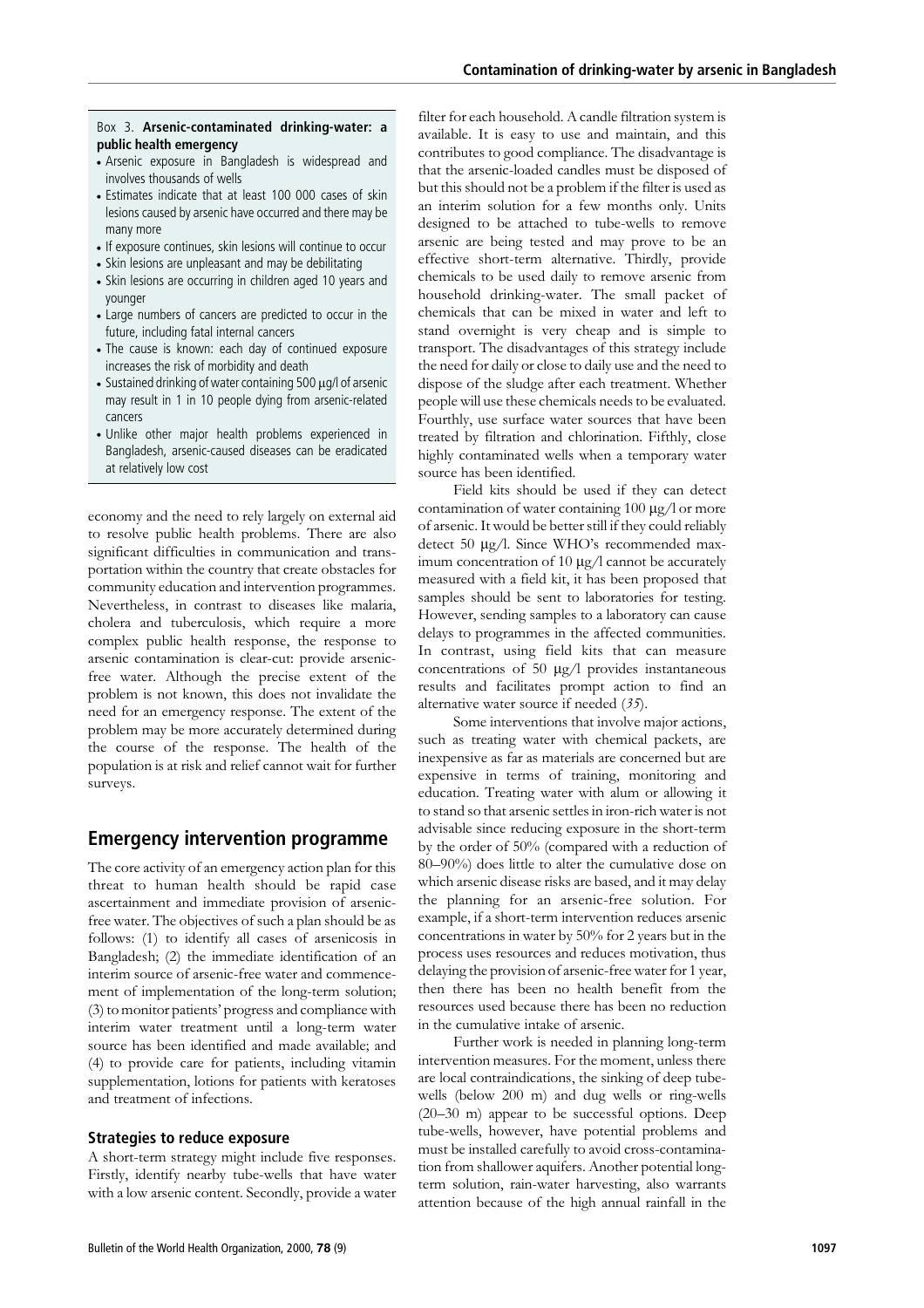region. However, in our view, arsenic removal treatment systems have serious problems with maintenance and the disposal of arsenic sludge, and cannot be recommended as long-term solutions.

Relief from continuing arsenic ingestion cannot wait until the necessary investigations are completed for the long-term planning of alternative water sources. From a public health standpoint, emergency interventions are best accomplished through an existing technology which has already been tested and is known to be well received at the population level. Interventions requiring adjustments to an existing behaviour (for example, using a different tube-well that is a little further away) are generally more effective than introducing interventions of a new or unfamiliar nature (for example, using chemical packets to treat household water or harvesting rain water during part of the year and using another source for the rest of the year). This is particularly true in the case of arsenic poisoning because people might find it difficult to believe that crystal clear water is responsible for disease and death. The use of alternative, non-contaminated, shallow tube-wells, and the insertion of dug wells or sinking of deep tube-wells where there are no uncontaminated shallow wells, would appear to be the interventions that best satisfy these two criteria for an emergency programme.

#### Simple diagnosis in the field

The diagnosis of disease caused by chronic ingestion of inorganic arsenic is usually straightforward. The most common signs are hyperpigmentation, especially on the upper chest and arms, and keratoses on the palms and soles of the feet (Fig. 1). Keratoses on the palms of hands and soles of the feet are very characteristic (except in very mild early cases). The diagnosis is confirmed if a patient with keratoses and hyperpigmentation is found to have been drinking water with a high arsenic content over a period of years.

The diagnosis of arsenic-caused disease is facilitated by the ability to rapidly assess concentrations of arsenic in water. The ideal test would be one that could be done immediately in the field. Since the purpose of such tests is to detect significant exposure, the methods used do not need to be able to detect low concentrations nor do they need to have high precision. For diagnostic purposes, it would be sufficient to detect concentrations greater than 50  $\mu$ g/l or 100  $\mu$ g/l. At the high concentrations often encountered in Bangladesh, precision could be relatively low. For example, if a true water concentration were 350  $\mu$ g/l, for initial diagnostic purposes it would be sufficient to know that the concentration was in the range  $200-600 \mu g/l$ . A field kit that uses locally made materials, which was designed by the National Institute of Preventive and Social Medicine in Bangladesh, has received good evaluations in a programme sponsored by WHO (5).

High accuracy and precision in water measurements make little sense when human exposure also depends on the volume of water ingested. Even with careful interviewing for 10 to 15 minutes, the volume of water ingested from a particular source over the years can only be estimated within broad ranges. If a patient drank about 2–4 l of arsenic-contaminated water per day over the past 10 years, it is clear that the current concentration of arsenic in his or her drinking-water does not have to be measured with a precision of  $\pm$  5%.

Many other signs and symptoms have been reported in those patients who have chronically ingested arsenic. In studies in West Bengal, respiratory symptoms, crepitations and liver enlargement are prevalent (36, 37). However, these signs are nonspecific and are typically accompanied by hyperpigmentation or keratoses, or both.

Since the diagnosis of arsenicosis can usually be established by simple examination of the skin, there is no need for expensive tests or for the typical patient, who may be free from other complications, to be admitted to hospital. Examination of the patient in the field, supplemented with an analysis of the arsenic content of water samples, can suffice. The examination for skin lesions itself does not require special skills or medical training.

At very high concentrations, acute symptoms may occur long before skin lesions appear. The most common early symptoms are gastrointestinal, including diarrhoea and abdominal pain (10). Peripheral neuropathy may occur. Such non-specific signs and symptoms in a patient living in an arsenic-exposed region should alert the physician or nurse to investigate the sources of drinking-water.

Skin cancer caused by arsenic is usually accompanied by non-malignant skin effects. The internal cancers caused by arsenic have no special features and no special diagnostic procedures can be used.

#### Treatment

The basic treatment is to supply the patient with drinking-water that is free from arsenic. This is the first priority. Indeed, in the absence of good evidence for the effectiveness of other treatments, the second priority is to continue providing arsenic-free water, and the third priority is to monitor patients to ensure that they remain unexposed to arsenic. Providing arsenic-free water reduces the risk of further complications and disease caused by arsenic. There are no well-designed studies to show whether cessation of exposure leads to improvement in skin keratoses. Thus far, anecdotal interviews of patients suggests that mild to moderate keratoses do improve with cessation of exposure.

**Chelation.** Some physicians have been giving chelation therapy to arsenic patients in West Bengal and Bangladesh. The objective of chelation therapy is to provide the patient with a chemical to which arsenic binds strongly, and is then excreted in urine.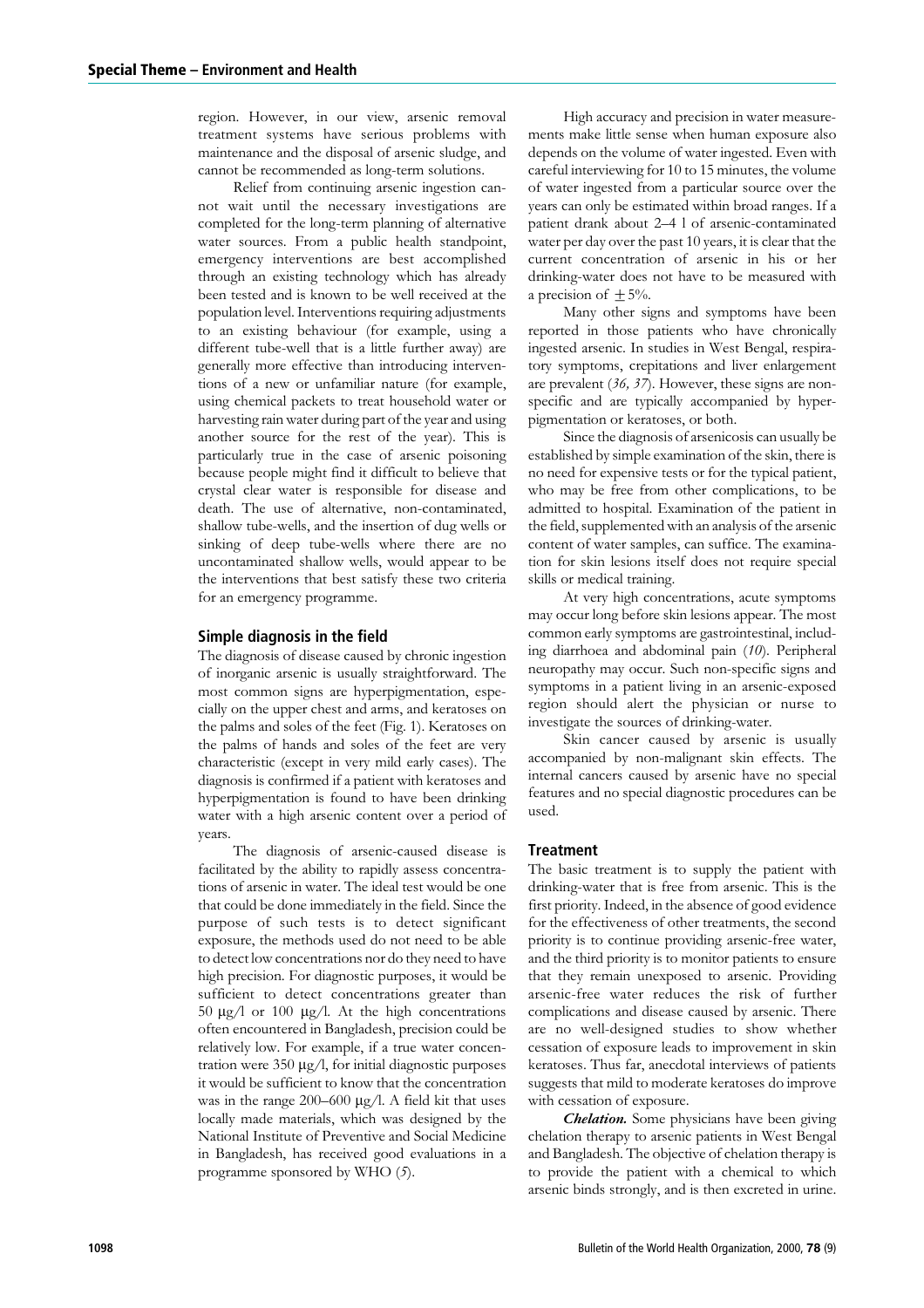Providing such treatment could remove large stores of arsenic from the body in a matter of hours.

There are several problems with chelation therapy in cases of chronic arsenic exposure. The first is related to the observation that arsenic is excreted rapidly even without chelation therapy. Most of the readily available arsenic in the body will be excreted in the urine within 1 week  $(38, 39)$ . The question is whether chelation might remove arsenic which is, for example, bound in the skin and which might without chelation only be removed slowly. This is possible but exposure to arsenic generally occurs over many years, and chelation may make little difference to the cumulative dose of arsenic that patients have received. Thus, chelation therapy is unlikely to reduce the future risk of cancer. Whether it might improve keratoses more rapidly than simply stopping exposure is unknown. This idea has some plausibility but its effectiveness has not been established.

The second problem with chelation therapy is the lack of any clinical trials that found evidence of its effectiveness (40). When exposure to arsenic ceases, improvement in skin lesions might occur. Thus, if a patient improves after chelation therapy it could be due to the cessation of exposure alone or to both cessation and chelation therapy. Finding that patients improve after chelation therapy does not provide evidence that the therapy itself is effective.

The third problem with chelation therapy is that it is of no benefit if the patient continues to drink contaminated water after treatment, and it may give the false impression that effects can be treated despite continued exposure. Thus, chelation therapy should not be used routinely, although careful controlled studies of chelation therapy in patients with keratoses and other arsenic effects should perhaps be undertaken.

Nutrition. Since evidence from Taiwan suggests that some nutritional factors may modify cancer risks associated with arsenic  $(41)$ , it has been proposed that providing vitamins and improving nutrition may be of benefit to patients. In particular, vitamin A is known to be beneficial in the differentiation of various tissues, particularly the skin. If the doses given are not excessive, there are other nutritional benefits to providing vitamins, particularly in populations that may have inadequate levels of micronutrients. For these reasons, it is recommended that all patients with skin lesions be provided multivitamin tablets and that research projects be undertaken to establish whether or not they are effective for patients with arsenicosis.

Other considerations. Advanced keratoses on the palms of the hands and soles of the feet are extremely debilitating, and superimposed infections, such as fungal infections, may cause serious problems. Providing moisturizing lotions and treatment for infections may be beneficial and should be part of routine care in advanced cases. These topics should be systematically studied. Arsenic is a probable contributor to causation of diabetes mellitus (42, 43). For this reason, urinary glucose should be tested in all patients with arsenicosis, and appropriate treatment and monitoring should be started if necessary. Patients' blood pressure should also be monitored since arsenic exposure may induce hypertension (44).

## Ongoing monitoring

Despite some attempts to educate communities, large numbers of people continue to drink from the same contaminated water sources used before the introduction of an intervention. Other water testing programmes carried out with the aid of community health workers have indicated that community awareness increases as a consequence of the programmes (45). Therefore, continuing education and monitoring needs to be integrated into existing health services, whether governmental or nongovernmental.

Guidelines for programmes aimed at continuing to educate and monitor populations exposed to arsenic should include advising these populations about the arsenic in drinking-water, the sources of arsenic-free water, and the importance of compliance with treatment programmes, including nutrition. Field workers should make monthly home visits to those villages that are most seriously affected. Field workers should be equipped with a continuing education plan, topical creams for keratoses, vitamin tablets, and medicines for fungal infections.

Patients should be advised where to seek additional medical care if needed. The physicians and paramedical staff serving the most affected areas should receive special training in understanding arsenic toxicity, disease outcomes and treatment options.

The possibility of continuing exposure to arsenic through water or food should be monitored through the testing of urine samples. Currently, there is no recommended field kit for urine testing. Therefore, samples should be sent to a reference laboratory equipped to measure arsenic in biological specimens.

In addition to obtaining biological samples, field workers should interview patients and ask them where they currently get their drinking-water to assess whether they are complying with the intervention or whether they are continuing to put their health at risk by drinking contaminated water. These regular interviews will provide opportunities for ongoing health education.

# Lessons to be learned

The discovery of arsenic contamination of groundwater in many nations, including Argentina, Chile, China, India, Mexico, Taiwan, Thailand, the United States and, now, Bangladesh shows that this is a global problem. All groundwater sources used for drinking-water should be tested for arsenic. A retrospective look at the situation in Bangladesh is instructive in that a declaration of a public health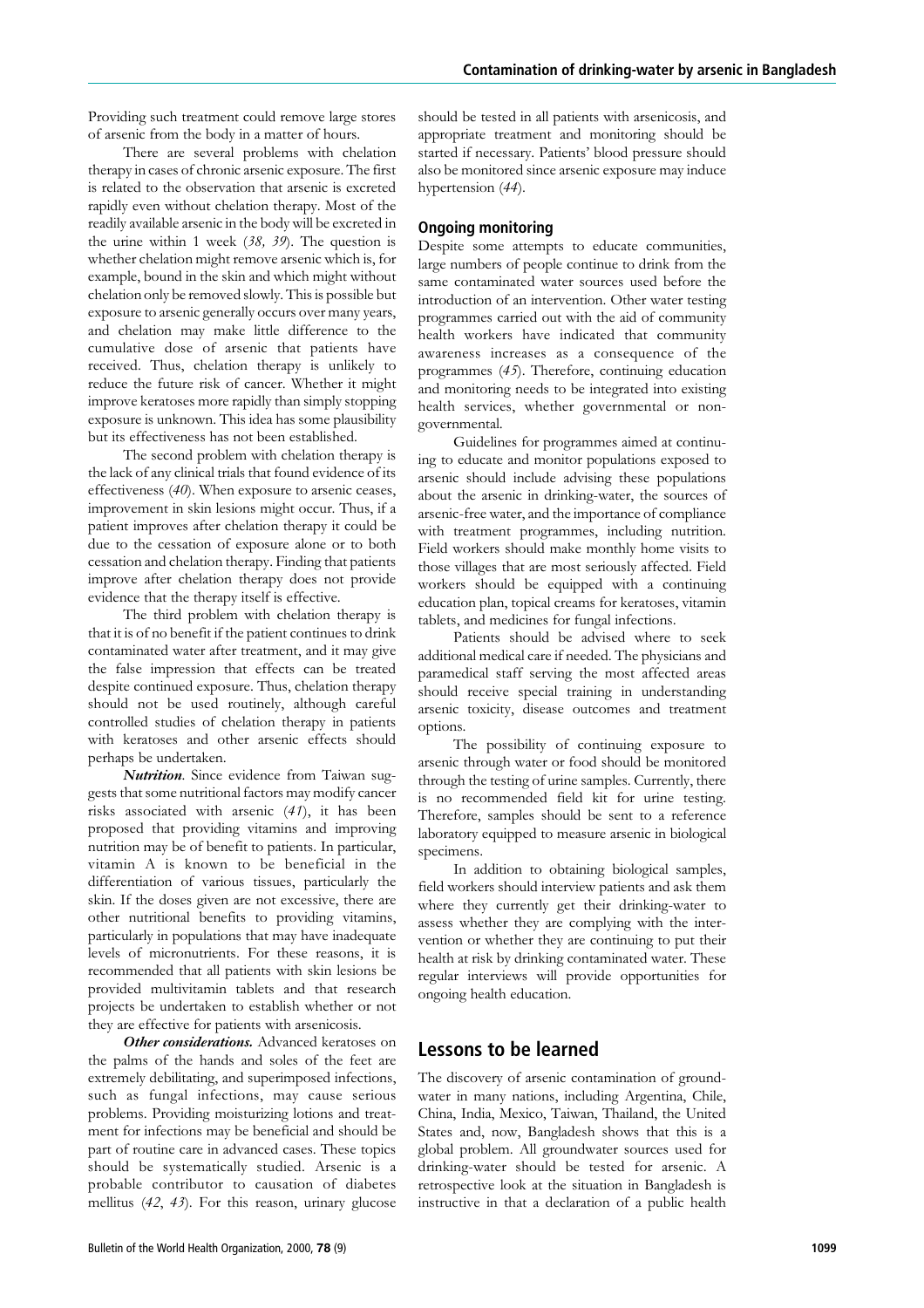emergency might have expedited a more rapid response to the problem. In the three years after the original consultancy in Bangladesh for WHO  $(3-5)$ , the rapid intervention team has only reached a few hundred villages. Millions of wells and people remain to be tested and examined. This experience in Bangladesh has reinforced the importance of using organizations and systems that are already in place in the affected area. When a rapid response to a health emergency is needed, it is not the time to reorganize or implement completely new systems. Rather, it is the time to take advantage of existing governmental and nongovernmental organizations, which already have contacts in the field and can thus respond quickly. The rapidity of the response is crucial — the longer the exposure continues, the greater the likelihood of disease.

Contamination of drinking-water with arsenic further illustrates the difficulties of communitybased interventions. It is likely that a single visit to a village, during which the water is tested and the nearest well painted red, will not have a long-term impact on the behaviour of members of the community, particularly if none of the villagers has any signs of arsenic-caused disease. Habits are difficult to break; one visit will not be convincing when the villagers look at the clear, clean water.

Follow-up monitoring and education are integral to sustaining the impact of the first intervention and to safeguarding the population's health.

Most importantly, the arsenic contamination of groundwater in Bangladesh has indicated that delaying action in an attempt to be thorough in research and long-term planning can be a mistake. Long-term solutions will likely have to be tailored to local environments, and it is counterproductive to defer immediate action until the long-term alternatives are completely designed. The cause of arsenicosis is clear and continuing exposure increases the risk of non-fatal outcomes and death; these diseases can be eradicated at relatively low cost. In such a situation, the worst thing that can possibly be done is nothing.  $\blacksquare$ 

#### Acknowledgements

Support for this work came from US Environmental Protection Agency grant no. R-826137-01-0, US National Institutes of Health grants P42ES04705 and P30ES01896, and the Center for Occupational and Environmental Health, University of California, Berkeley. Support for consultancy work came from the Bangladesh office of the World Health Organization.

#### **Résumé**

## Contamination de l'eau de boisson par de l'arsenic au Bangladesh : une urgence de santé publique

La contamination des nappes phréatiques par de l'arsenic au Bangladesh est à ce jour la plus grande intoxication d'une population recensée au cours de l'histoire, des millions de personnes ayant été exposées à l'arsenic. Le présent article décrit la découverte au Bangladesh de cette contamination de l'eau de boisson par l'arsenic et recommande des stratégies d'intervention. Au début des années 70, on a installé des puits tubés afin de fournir de l'« eau pure » et de prévenir la morbidité et la mortalité dues aux maladies gastrointestinales. L'eau véhiculée par les millions de puits tubés qui ont été installés n'a pas été testée pour y rechercher une contamination par l'arsenic, car on n'était pas conscients à l'époque des problèmes de contamination.

En 1998, une enquête réalisée par la British Geological Survey portant sur 41 districts a permis de recueillir 2022 échantillons d'eau – dont 35 % se sont avérés posséder des concentrations d'arsenic supérieures  $\dot{a}$  50  $\mu$ g/l (la concentration maximum autorisée au Bangladesh) et 8,4 % des concentrations supérieures à  $300 \mu q/l$ . Compte tenu de la densité de la population dans ce pays en 1998, la British Geological Survey a estimé que le nombre de personnes exposées à des concentrations d'arsenic supérieures à 50 µg/l était d'environ 21 millions. Il faudrait multiplier ce nombre a` peu près par deux si l'on adoptait la concentration maximum recommandée par l'OMS, qui est de 10 µg/l.

Les effets sur la santé de l'ingestion d'eau contaminée par l'arsenic se manifestent lentement. Pour cette raison, il est important de recenser le nombre de sujets qui présenteront des maladies à l'avenir du fait d'une exposition passée et présente à l'arsenic, en plus de ceux qui souffrent actuellement des maladies dues à l'arsenic. La période de latence pour les lésions cutanées provoquées par l'arsenic (c'est-à-dire le temps qui s'écoule entre la première exposition et la manifestation de la maladie), en particulier pour les kératoses, est habituellement de l'ordre de 10 ans. Le temps de latence pour les cancers cutanés et internes est de plus de 20 ans après la première exposition. Les études effectuées dans d'autres pays où la population a été exposée à long terme à de l'arsenic contenu dans les nappes phréatiques indiquent qu'une personne sur 10 qui boit de l'eau contenant 500 μg/l d'arsenic peut finalement décéder d'un des cancers provoqués par cette substance, notamment d'un cancer du poumon, de la vessie ou de la peau.

L'allocation rapide de fonds et l'expansion accélérée des interventions actuelles devraient permettre de répondre à cette urgence de santé publique. Si l'on peut relativement simplement atténuer l'exposition à l'arsenic en fournissant de l'eau exempte d'arsenic, la situation au Bangladesh est plus complexe du fait de la faiblesse de l'économie et de la nécessité de compter essentiellement sur l'aide extérieure pour résoudre les problèmes de santé publique. Il existe également dans ce pays des difficultés importantes au niveau des communications et du transport qui constituent des obstacles pour les programmes d'intervention et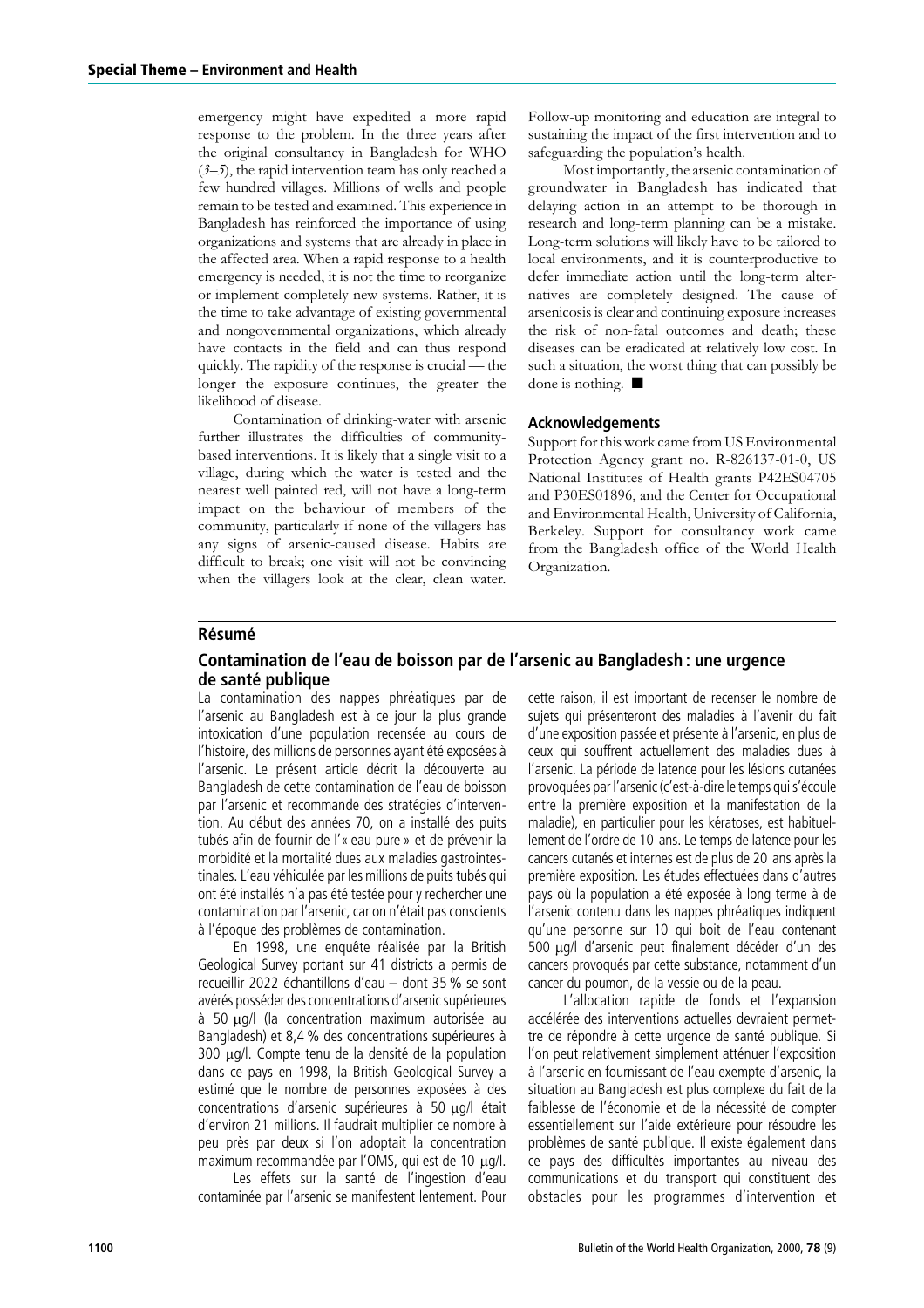d'éducation communautaires. Néanmoins, contrairement à des maladies comme le paludisme, le choléra et la tuberculose, qui exigent des réponses de santé publique plus complexes, la réponse à une contamination de l'eau des puits tubés est claire et nette – fournir de l'eau exempte d'arsenic. L'arsenic est rapidement excrété dans l'urine et, pour les cas précoces ou bénins, aucun traitement spécifique n'est nécessaire. L'éducation et la participation des communautés sont indispensables pour que les interventions soient couronnées de succès et doivent être associées à un suivi des opérations pour confirmer que l'exposition a cessé.

Si l'on ignore quelle est l'étendue exacte du problème, cela n'annule en rien la nécessité d'une réponse urgente. L'étendue du problème pourra être déterminée pendant qu'on y apporte une réponse. La santé de la population est menacée – il n'est pas question d'attendre des enquêtes complémentaires. La découverte de nappes phréatiques contaminées par de l'arsenic en Argentine, au Chili, en Chine, aux Etats-Unis, en Inde, au Mexique, en Chine (province de Taïwan), en Thaïlande et, aujourd'hui, au Bangladesh illustre bien le fait qu'il s'agit là d'un problème mondial. Il convient donc de faire une recherche d'arsenic dans toutes les nappes phréatiques du monde utilisées pour l'eau de boisson.

## Resumen

# Contaminación del agua de bebida con arsénico en Bangladesh: una emergencia de salud pública

La contaminación del agua freática con arsénico en Bangladesh es, hasta la fecha, el mayor caso de envenenamiento de una población registrado en la historia: millones de personas han estado expuestas al arsénico. En este trabajo se describe el descubrimiento en Bangladesh de la contaminación del agua de bebida con arsénico y se recomiendan estrategias para la intervención. A principios de los años setenta se instalaron pozos entubados para abastecer de «agua pura» y prevenir la morbilidad y mortalidad debidas a las enfermedades gastrointestinales. No se analizó la posible contaminación con arsénico del agua de los millones de pozos entubados que se instalaron porque a la sazón no se tenía conciencia de ese problema.

En un estudio realizado en 1998 por el British Geological Survey en 41 distritos se tomaron 2022 muestras de agua; se comprobó que en el 35% de ellas las concentraciones de arsénico superaban los 50  $\mu$ g/l (valor máximo autorizado en Bangladesh) y en un 8,4% se superaban los 300 µg/l. Sobre la base de la densidad de población de 1998, el British Geological Survey estimó que el número de personas expuestas en Bangladesh a concentraciones de arsénico superiores a los 50 mg/l era de unos 21 millones. Esa cifra prácticamente se duplicaría si se adoptara la concentración máxima de 10 µg/l recomendada por la OMS.

Los efectos en la salud de ingerir agua contaminada con arsénico se manifiestan lentamente. Por esa razón, es importante identificar la cifra de personas que en el futuro enfermarán como consecuencia de una exposición pasada y persistente al arsénico, además de la cifra de pacientes que ya han enfermado por esa causa. El periodo de latencia de las lesiones cutáneas provocadas por el arsénico (es decir, el tiempo transcurrido desde la primera exposición hasta la manifestación de la enfermedad), en particular de las queratosis, es por regla general de unos 10 años. El periodo de latencia de los cánceres de la piel e internos es de más de 20 años a partir del momento de la exposición. Los estudios realizados en otros países en los que la población ha estado expuesta largo tiempo a aguas freáticas contaminadas con arsénico indican que una de cada 10 personas que toman agua con 500  $\mu$ q/l de arsénico pueden acabar muriendo de cánceres causados por el arsénico, en particular de cánceres de pulmón, vejiga y piel.

Para responder a esta emergencia de salud pública habría que facilitar una rápida asignación de fondos y la expansión inmediata de las intervenciones actuales. Aunque la exposición al arsénico puede mitigarse de forma relativamente sencilla sin más que suministrar agua exenta de arsénico, la situación en Bangladesh se ve complicada por la debilidad de la economía y por su gran dependencia de la ayuda externa para resolver los problemas de salud pública. Las importantes dificultades que obstaculizan las comunicaciones y el transporte dentro de Bangladesh entorpecen también los programas comunitarios de intervención y educación. No obstante, a diferencia de enfermedades como el paludismo, el cólera o la tuberculosis, que requieren respuestas de salud pública más complejas, la respuesta a la contaminación de los pozos de agua entubados es muy simple: suministrar agua sin arsénico. El arsénico se elimina rápidamente por la orina y, en los casos precoces o leves, no se precisa tratamiento específico. La educación y la participación comunitarias son esenciales para asegurar que las intervenciones tengan éxito, y deben ir acompañadas de un seguimiento que confirme el final de la exposición.

Se desconoce la magnitud exacta del problema, pero no por ello es menos necesaria una respuesta de emergencia. La envergadura se podrá determinar en el transcurso de la respuesta. La salud de la población está en riesgo: el socorro no puede esperar a que se realicen más estudios. El descubrimiento de que existen aguas freáticas contaminadas con arsénico en la Argentina, Chile, China, los Estados Unidos de América, la India, México, la República de China (Taiwán), Tailandia y, ahora, Bangladesh evidencia que se trata de un problema mundial. Habría que analizar la presencia de arsénico en todas las aguas subterráneas del mundo que se utilizan para el consumo.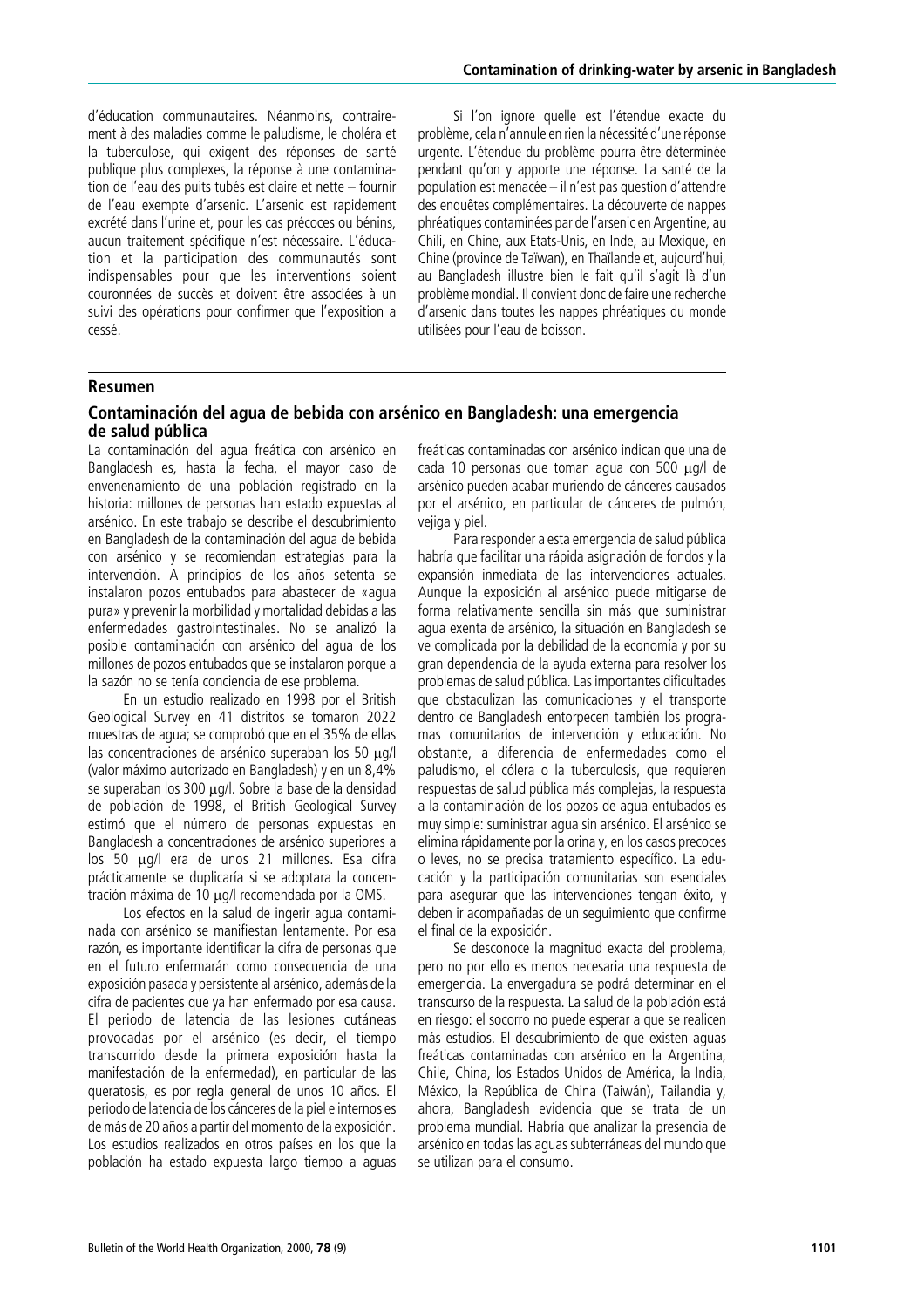#### References

- 1. Khan AW et al. Arsenic contamination in groundwater and its effect on human health with particular reference to Bangladesh. Journal of Preventive and Social Medicine, 1997, 16 (1): 65-73.
- 2. **Dhar RK et al.** Groundwater arsenic contamination and sufferings of people in Bangladesh may be the biggest arsenic calamity in the world. Paper presented at the International Conference on Arsenic Pollution of Groundwater in Bangladesh: Causes, Effects and Remedies, Dhaka, Bangladesh, 8–12 February 1998.
- 3. Smith AH. Report and action plan for arsenic in drinking water focusing on health, Bangladesh. Assignment Report, WHO Project BAN CWS 001, March 1997 (available on the Internet at http:// socrates.berkeley.edu/˜ asrg/).
- 4. Smith AH. Technical report and review of action plan for arsenic in drinking water in Bangladesh focusing on health. Assignment Report, WHO Project BAN CWS 001/D, February 1998 (available on the Internet at http://socrates.berkeley.edu/˜ asrg/).
- 5. **Smith AH.** Technical report. Assignment Report, WHO Project BAN CWS 001, June 1998 (available on the Internet at http://socrates.berkeley.edu/~asrg/).<br>a
- 6. Saha KC. Chronic arsenical dermatoses from tube-well water in West Bengal during 1983–87. Indian Journal of Dermatology, 1995 $40:1-12$
- 7. Arsenic mitigation in Bangladesh. United Nations Children's Fund (UNICEF), 1999 (Internet communication, 14 December 1999, available at http://www.unicef.org/arsenic).
- 8. **UNICEF.** Progotir pathey, on the road to progress; achieving the goals for children in Bangladesh, October 1998. Dhaka, Bangladesh Bureau of Statistics, Ministry of Planning, Government of the People's Republic of Bangladesh with UNICEF, 1998.
- 9. Country situation report: arsenic in drinking water in Bangladesh, 1996: a challenge in near future. Geneva, World Health Organization, 1996 (unpublished document).
- 10. WHO quidelines for drinking-water quality. Vol 2, 2nd ed. Geneva, World Health Organization, 1996.
- 11. **Dhar RK et al.** Groundwater arsenic calamity in Bangladesh. Current Science, 1997, 73: 48-59.
- 12. Ahmad SA et al. Arsenic contamination in ground water and arsenicosis in Bangladesh. International Journal of Environmental Health Research, 1997, 7: 271–276.
- 13. Biswas BK et al. Detailed study report of Samta, one of the arsenic-affected villages of Jessore District, Bangladesh. Current Science, 1998, 74: 134–145.
- 14. Executive summary of the main report of Phase I, groundwater studies of arsenic contamination in Bangladesh. British Geological Survey and Mott MacDonald (UK) for the Government of Bangladesh, Ministry of Local Government, Rural Development and Cooperatives, Department of Public Health Engineering, and Department of International Development (UK), 1999 (Internet communication, 15 December 1999, available at http://www.damient-consul.co.jp/english/arsenic/article/ DFID-sum.html).
- 15. Chowdhury TR et al. Arsenic poisoning in the Ganges delta. Nature, 1999, 401: 545-546.
- 16. Quamruzzaman Q et al. Rapid action programme: emergency arsenic mitigation programme in two hundred villages in Bangladesh. In: Arsenic Exposure and Health Effects: Proceedings of the Third International Conference on Arsenic Exposure and Health Effects, 12–15 July 1998, San Diego. Oxford, Elsevier Science, 1999: 363–366.
- 17. Biswas BK et al. Groundwater arsenic contamination and sufferings of people in Bangladesh, <sup>a</sup> report up to January 1999. Paper presented at the International Conference, Arsenic in Bangladesh Ground Water: World's Greatest Arsenic Calamity, Staten Island, New York, USA, 27–28 February 1999.
- 18. The Bangladesh arsenic mitigation water supply project: addressing a massive public health crisis. The World Bank Group, October 1999 (Internet communication, 13 December 1999, available at http://wbln1018.worldbank.org/sar/sa.nsf).
- 19. Tondel M et al. The relationship of arsenic levels in drinking water and the prevalence of skin lesions in Bangladesh. Environmental Health Perspectives, 1999, 107: 727–729.
- 20. Das D et al. Arsenic in groundwater in six districts of West Bengal, India. Environmental Geochemistry and Health, 1996, 18: 5–15.
- 21. Mandal BK et al. Arsenic in groundwater in seven districts of West Bengal, India — the biggest arsenic calamity in the world. Current Science, 1996, 70: 976-986.
- 22. Guha Mazumder DN et al. Arsenic levels in drinking water and the prevalence of skin lesions in West Bengal, India. International Journal of Epidemiology, 1998, 27: 871–877.
- 23. Milton AH, Rahman M. Environmental pollution and skin involvement pattern of chronic arsenicosis in Bangladesh. Journal of Occupational Health, 1999, 41: 207-208.
- 24. Tseng WP et al. Prevalence of skin cancer in an endemic area of chronic arsenicism in Taiwan. Journal of the National Cancer Institute, 1968, 40: 453–463.
- 25. United States Environmental Protection Agency. Special report on ingested inorganic arsenic; skin cancer; nutritional essentiality Risk Assessment Forum. Washington, DC, Environmental Protection Agency, 1988 (publication no. EPA 625/3-87/ 013).
- 26. Chen CJ et al. Malignant neoplasms among residents of a Blackfoot disease-endemic area in Taiwan: high-arsenic artesian well water and cancers. Cancer Research, 1985, 45: 5895-5899.
- 27. Chen CJ, Chen CW, Wu MM. Arsenic and cancer. *Lancet*, 1988. 1: 414–415.
- 28. Chen CJ et al. Cancer potential in liver, lung, bladder and kidney due to ingested inorganic arsenic in drinking water. British Journal of Cancer, 1992, 66: 888-892.
- 29. **Smith AH et al.** Marked increase in bladder and lung cancer mortality in a region of Northern Chile due to arsenic in drinking water. American Journal of Epidemiology, 1998, 147: 660-669.
- 30. **Smith AH et al.** Cancer risks from arsenic in drinking water. Environmental Health Perspectives, 1992, 97: 259–257.
- 31. Hopenhayn-Rich C et al. Bladder cancer mortality associated with arsenic in drinking water in Argentina. Epidemiology, 1996, 7: 117–124.
- 32. Hopenhayn-Rich C, Biggs ML, Smith AH. Lung and kidney cancer mortality associated with arsenic in drinking water in Cordoba, Argentina. International Journal of Epidemiology, 1998, 27: 561–569.
- 33. Smith AH et al. Cancer risks from arsenic in drinking water: implications for drinking water standards. In: Proceedings of the Third International Conference on Arsenic Exposure and Health Effects, 12–15 July 1998, San Diego. Oxford, Elsevier Science, 1999: 191–200.
- 34. National Research Council. Arsenic in drinking water. Washington, DC, National Academy Press, 1999.
- 35. Final draft report: assessment of arsenic field testing kits. Nagpur, India, National Environmental Engineering Research Institute, 1998.
- 36. Chakraborty AK, Saha KC. Arsenical dermatosis from tubewell water in West Bengal. Indian Journal of Medical Research, 1987, 85: 326–334.
- 37. Guha Mazumder DN et al. Arsenic in drinking water and the prevalence of respiratory effects in West Bengal, India. International Journal of Epidemiology, 2000, in press.
- 38. Mappers R. Experiments on excretion of arsenic in urine. International Archives of Occupational and Environmental Health, 1977, 40: 267–272.
- 39. Buchet JP, Lauwerys R, Roels H. Urinary excretion of inorganic arsenic and its metabolites after repeated ingestion of sodium metaarsenite by volunteers. International Archives of Occupational and Environmental Health, 1981, 48: 111-118.